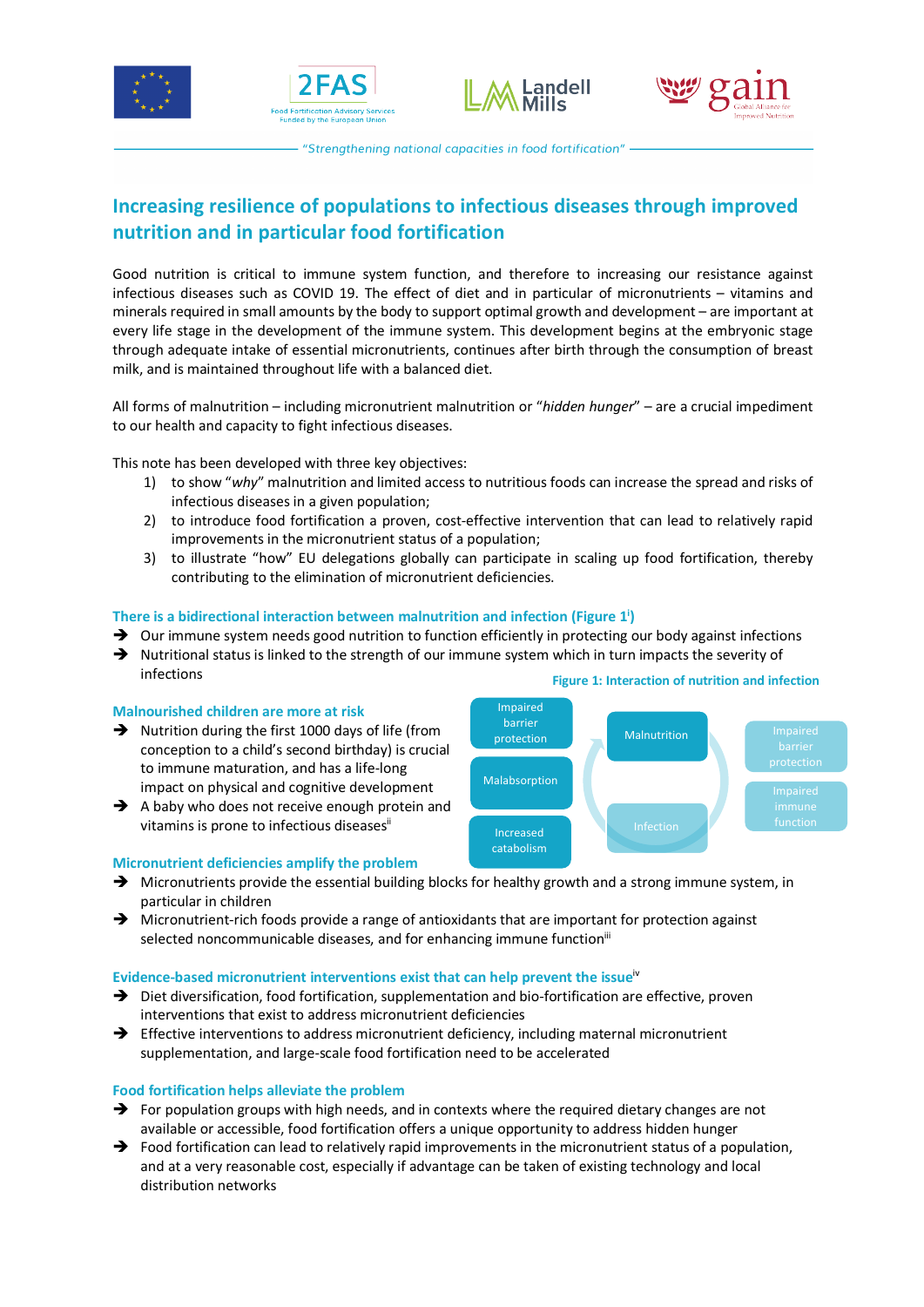#### **Micronutrient deficiencies and the COVID-19 pandemic**

The current global outbreak of COVID-19 has disrupted food systems around the world and may result in significant short- and long-term disruptions to food environments. It is expected that there will be a rise of the global prevalence of all forms of malnutrition, especially micronutrient malnutrition. Availability of and access to nutritious foods, particularly for poor and vulnerable populations, will be restrained through a number of factors:

- $\bullet$  In the short term, lockdowns are anticipated to increase the consumption of non-perishable products, mainly staples and processed foods, which are a poor source of micronutrients if they are not fortified;
- $\Box$  In the medium term, travel restrictions and market disruptions will constrain farmers' access to essential agricultural inputs, thereby affecting their ability and capacity to produce quality products in adequate quantities;
- $\Box$  Many people have lost their income, and in the long term many more people will suffer from the anticipated global recession; reduced incomes will make it ever more difficult to afford balanced diets. In addition, social protection programmes may be disrupted and lack the means to reach all in need.

#### **Scaling-up food fortification through nutrition sensitive/specific programming**

The current geographic scope of EC-funded food fortification efforts is limited and financial commitments are small compared to other nutrition programmes.<sup>v</sup> EC-funded fortification programmes are ongoing in ten countries and there are opportunities to scale up.

## **Integrating and expanding food fortification into ongoing and future EC programming**

In most of the EC's 42 priority nutrition countries, the EC invests in improving the nutrition of rural and poor populations, particularly the most nutritionally vulnerable.

There are many ways the EC could encourage fortification as a contributor to sustainable food systems:

- Ü Where sustainable access to **quality health care** is a priority in National Indicative Programmes, particularly for the most vulnerable, include fortified food incentives such as complementary flours for infants and young children and/or fortified staples in national safety net programmes.
- Ü Where **education** programming is a priority, transform school feeding programmes into nutrition programmes, promoting fortified staple foods and point-of-use fortification.
- Ü In all locations where the EC is working to strengthen the **resilience of vulnerable populations** to climate and environmental shocks, introduce point-of-use fortification alongside growth monitoring and prevention activities, including wherever health practitioners work with children, adolescent girls, and pregnant and lactating women.
- Ü Where support for developing sustainable agricultural **value chains** is a priority, integrate fortified and biofortified staples and crops into these chains, e.g. EC-funded fortification of cassava and beans (DRC) and sweet potatoes (Ethiopia). There is room for expansion and knowledge sharing.
- Ü Where support for implementing **social protection programmes** is a priority, promote the production and distribution of fortified/biofortified products and staples in food aid distribution schemes. Prioritize fortified foods in EU grants, through distribution and social protection programmes.
- Ü Where **nutrition knowledge** is limited, and inappropriate eating and care behaviours impede consumption of fortified foods especially by the most vulnerable, develop information campaigns and social and behaviour change communication to generate demand.
- Ü Support **research**, such as the impact of biofortification on women and children, and on economic and social changes (costs, distribution, and the value to commercial stakeholders).
- Ü Where **rural development programmes** are a priority, partner with agricultural institutions to support the development of biofortified crops with different options for biofortification, diversified farming systems and value chains. Where biofortified crops have been established, support scale-up of farmers and uptake by consumers. Support operations research (the effects of climate change on biofortified crops and the impact on child and maternal nutrition) as a part of programming, with national and global benefits.
- Ü Where there is less potential for biofortified staples, give priority to supporting the most **nutritious crops** (e.g. niebe and millet) and **value chains**.
- Ü Where **innovation and technology** are priorities, consider product innovations in ingredients and micronutrients, and systems innovations that would build on big data management and artificial